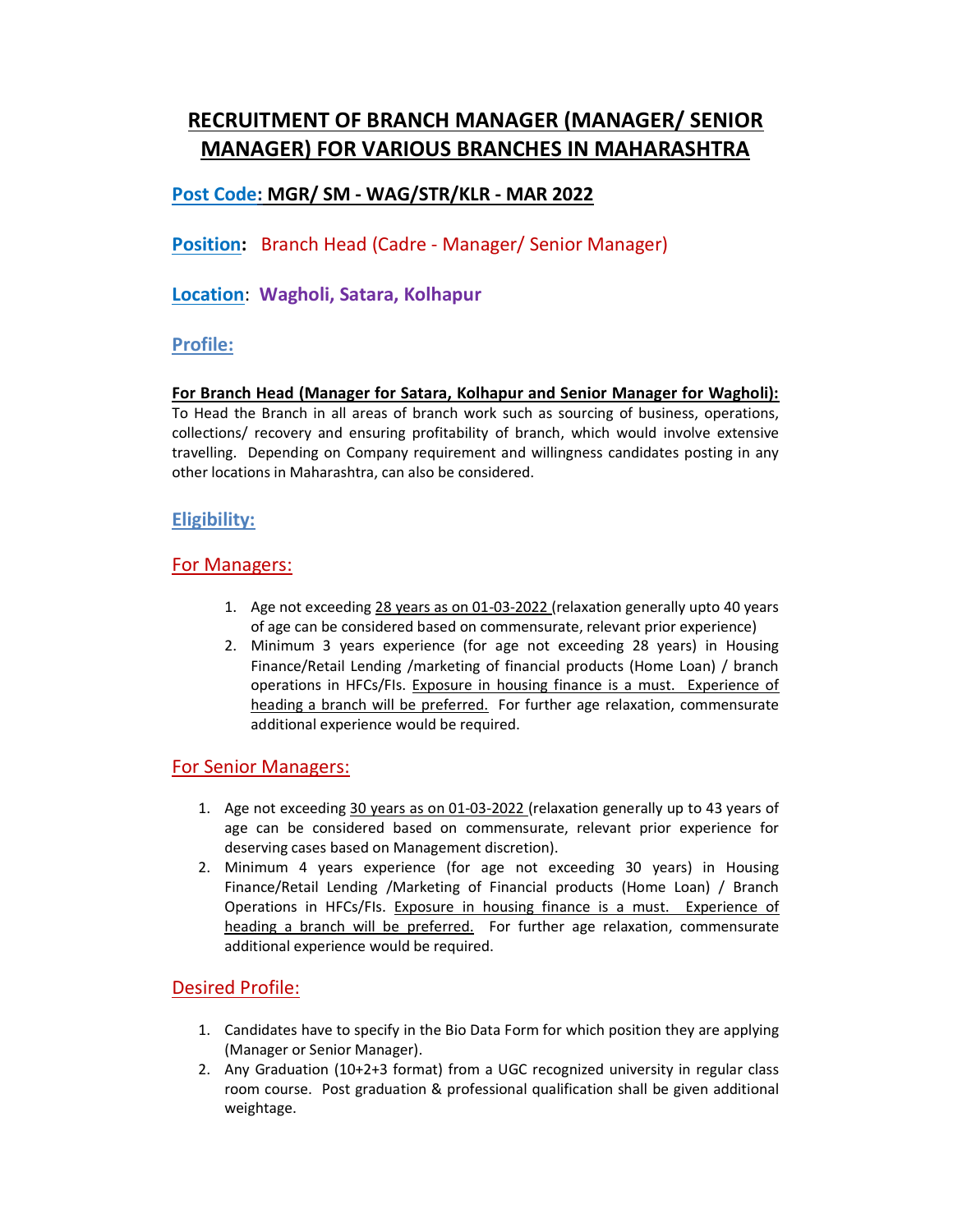- 3. Extensive in-depth knowledge of local housing finance market with good networking capacity with builders / developers is a must.
- 4. Fluency in Marathi besides English (read, write & speak) is must. Working knowledge of Hindi shall be an added advantage.
- 5. Early joining will be preferred.
- 6. Candidates (external) having pending disciplinary action against them at the time of applying for the position or having been punished under disciplinary proceedings in last 5 years will not be considered eligible. All appointments are subject to satisfactory reference / background verification.
- 7. No requests for transfer would be considered for a period of 3 years.
- 8. Candidates terminated by any previous employers are not eligible to apply.
- 9. RHFL Internal candidates are not eligible to apply.

### **Job Description:**

- To source qualitative business (home loan) as per target given in conformity with the credit policy of the Company.
- To achieve growth and hit sales targets by successfully managing the sales team.
- Designing and implementing a strategic sales plan that expands company's customer base and ensure its strong presence.
- To carry out works pertaining to branch sales operation such as customer service, ensuring branch business development, meeting business target of the branch, marketing, publicity, conduct loan camps and other works.
- To check preliminary due diligence & credit limit of the customers and scrutinize all the documents pertaining to the property (Property Visits, Preparation of CAM sheets)
- To validate the genuineness of the customer by verifying his KYC and other related documents.
- To coordinate with panel valuers / advocates for effective delivery within stipulated turnaround time.
- To handle lending operations of branch, which require speedy processing of loan applications /initial credit appraisal at branch level/follow up of loan approvals with sanctioning authority/ disbursements/ post disbursal monitoring
- To monitor collections and manage effectively the receivables and develop collection strategies to minimize "bad debt" portfolio loss.
- To achieve the targets set for recovery / delinquency
- Timely achievement of business targets set under different parameters and make the branch a profit center.
- To ensure effective brand building and business promotion (through various marketing and sales activities)
- To ensure prompt and best client service.
- To ensure good overall housekeeping and compliance with all statutory requirements.
- To augment & maximize other income stream by Cross-Selling of Insurance products
- The position will have 4-5 on roll employees and 1-2 off roll staff reporting to him/her.
- Any other work as assigned from time to time.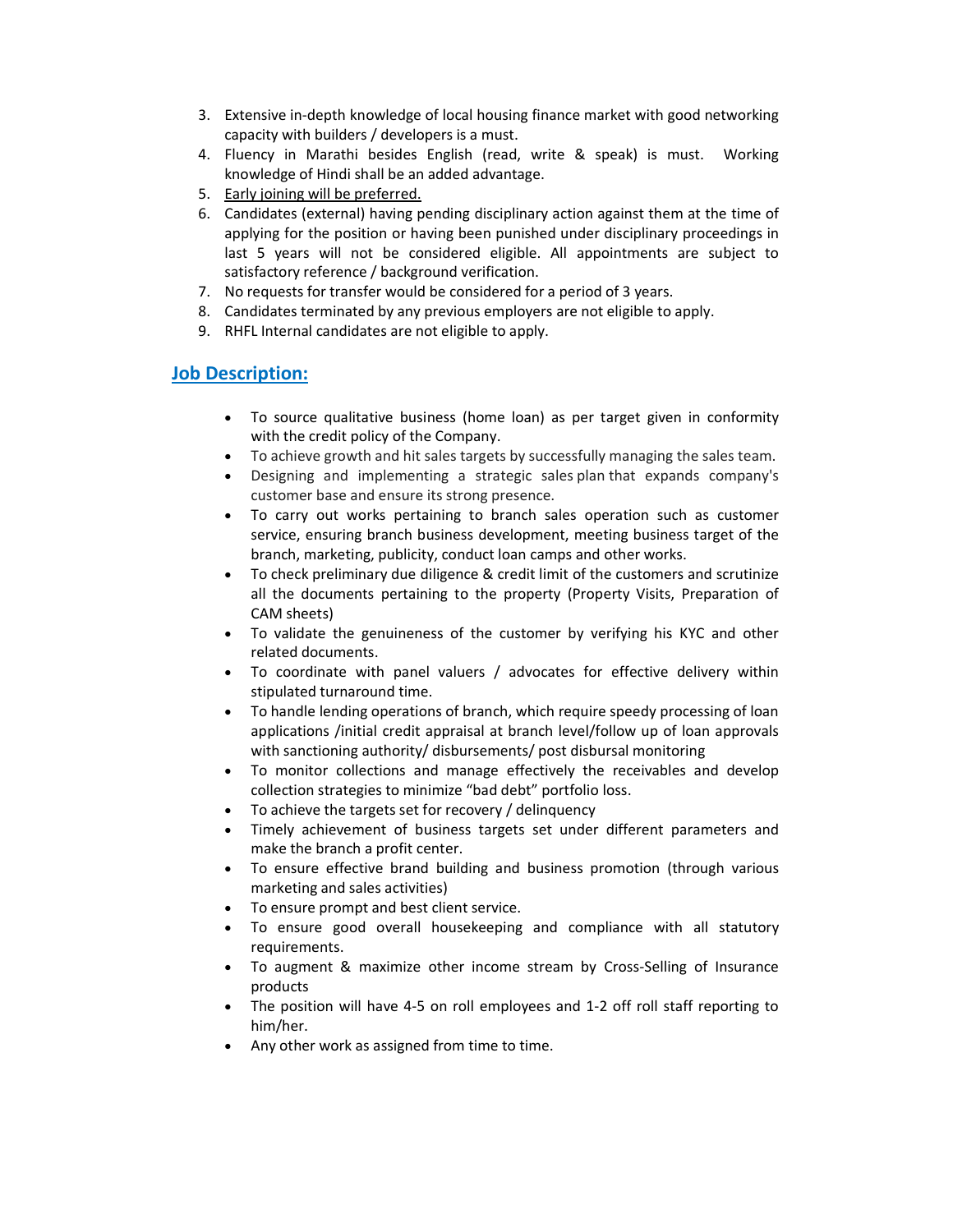## Key Competencies Required

- Good communication skill verbal and written
- Negotiation skill
- Interpersonal skill, leadership qualities and team management
- Multitasking ability
- Planning and organizing skill
- Target orientation
- Proficiency in MS-Word

### Pay & Perquisites:

Monthly Gross Pay including Meal Card starting from Rs.48000/- per month for Manager Cadre and from Rs.49700/- per month for Senior Manager Cadre + Variable Performance Incentive & Perquisites as per extant policy of the Company. However, experienced candidate would be compensated suitably as per market norms and Management discretion, based on prior experience and performance in the selection process.

**PROBATION: 1 year** (extendable based on performance)

#### How to Apply:

Eligible candidates are requested to apply only as per the enclosed bio-data format (along with NOC if applicable and with detailed CV). Applications shall be sent by post/ courier/ email to personnel@repcohome.com. Applications sent without the Bio Data format/ sent by any other mode or by hand will not be considered.

Applications in a sealed envelope super-scribing the "Application for the post of Mgr/ SM (BH) for Wagholi/ Satara/ Kolhapur - Maharashtra - as applicable - March 2022" shall be forwarded to the address as given below to reach the addressee on or before 5 pm on April 02, 2022:

| By Post/ Courier to: |  |  |
|----------------------|--|--|
|----------------------|--|--|

The Deputy General Manager (HR) Repco Home Finance Limited 3rd Floor, Alexander Square (or) New No. 2/Old No. 34 & 35 Sardar Patel Road, Guindy Chennai- 600 032.

By mail to: personnel@repcohome.com (With scanned Bio Data format and detailed CV)

Applications received after due date and without prescribed Bio Data format or through any other mode/ by hand except by post/ courier/ mail will not be considered.

The shortlisting will be done as per the prescribed criteria and as per management discretion depending upon the number of applications received. The shortlisted candidates shall be called for further selection process subsequently. The date & venue & mode of the same will be communicated to the shortlisted candidates individually in due course. The Company reserves the right to accept/reject any/all applications and/ or modify any of the eligibility conditions without assigning any reason or even abandon the recruitment process. The Company also reserves the right to offer suitable cadre/emoluments to candidates as per its